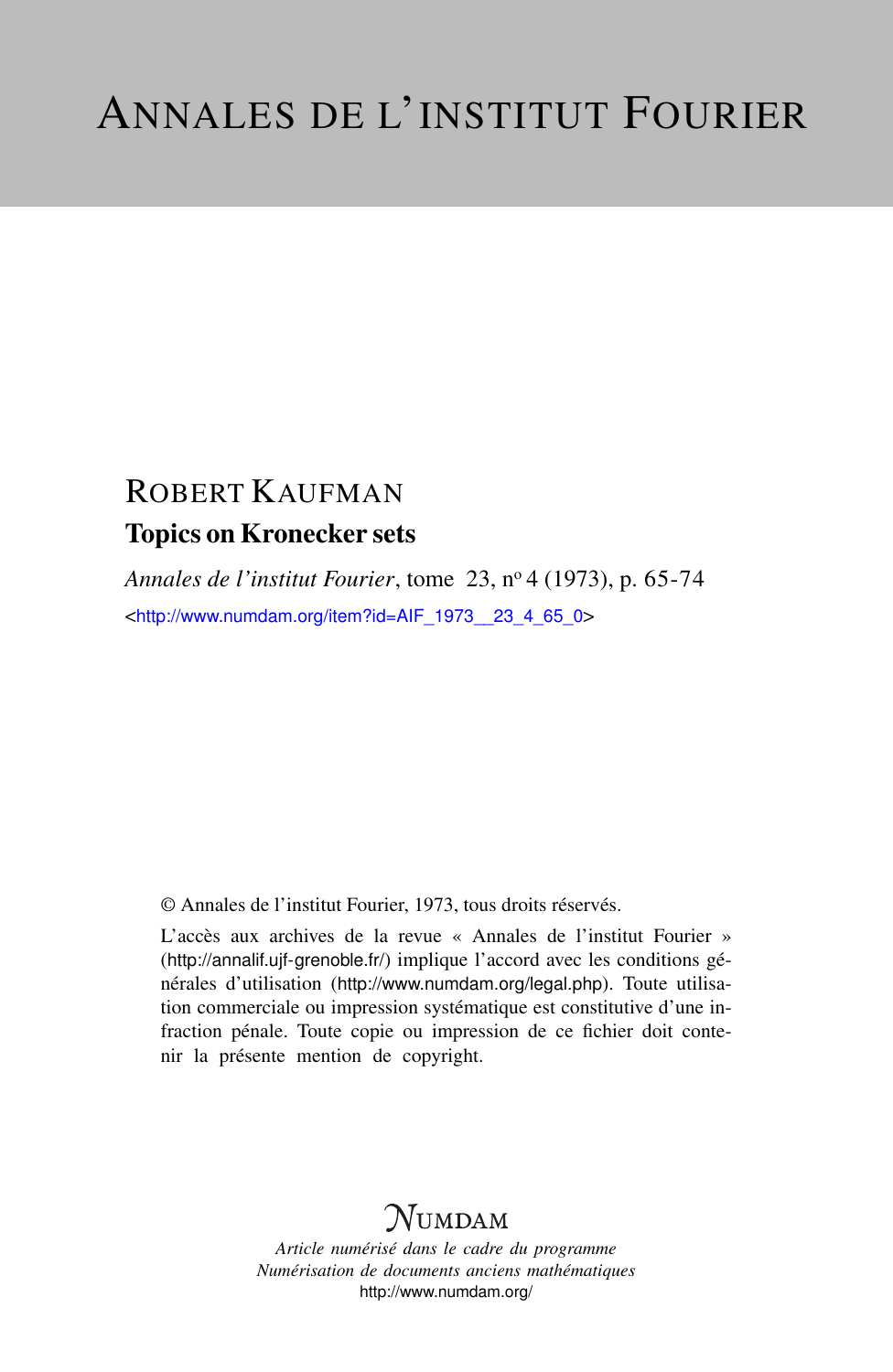Ann. Inst. Fourier, Grenoble **23, 4** (1973), 65-74.

## TOPICS ON KRONECKER SETS by R. KAUFMAN

In the first part of this note we consider relations between classes of differentiable functions and linear Kronecker sets. The problem in each of three theorems is to find a set E of some narrow type, and a differentiable map  $\varphi$ , so that  $\varphi(E)$ is a Kronecker set. The first theorem focusses on functions  $\varphi$ in a prescribed non-quasi-analytic class  $C(M_n)$ , as described in  $[2, V]$  and  $[6, Ch. 19]$ . The second deals with a qualitative study of  $\varphi'$ , and the third uses van der Corput's inequality to impose a very strong condition on E.

The second part illustrates the use of our method for constructing Kronecker sets; the lesson is that many special phenomena of exceptional sets are present in each set of multiplicity. Here we have in mind the work of Körner [5], and apply our method to strengthen a theorem on the union of two Kronecker sets.

**1.**

Let E be a compact subset of  $[0, 1]$ ; the exact condition on E is known, that there be a function  $\varphi$  of class  $C^{1}[0, 1]$ so that  $\varphi' > 0$  and  $\varphi(E)$  is a Kronecker set [3; 1, VII; 4]. There exist, however, sets E of this type such that  $\varphi(E)$ is an M<sub>0</sub>-set whenever  $\varphi' > 0$  and  $\varphi \in C^2$ . Thus there is some interest in sets E for which  $\varphi \in \mathbb{C}^{\infty}$  can be chosen as before; in the next theorem, we prove what is perhaps an extremal result on the possible smoothness of  $\varphi$ . Let  $(\lambda_n)$ be an increasing sequence of positive numbers and  $M_n=\lambda_1 \ldots \lambda_n$ .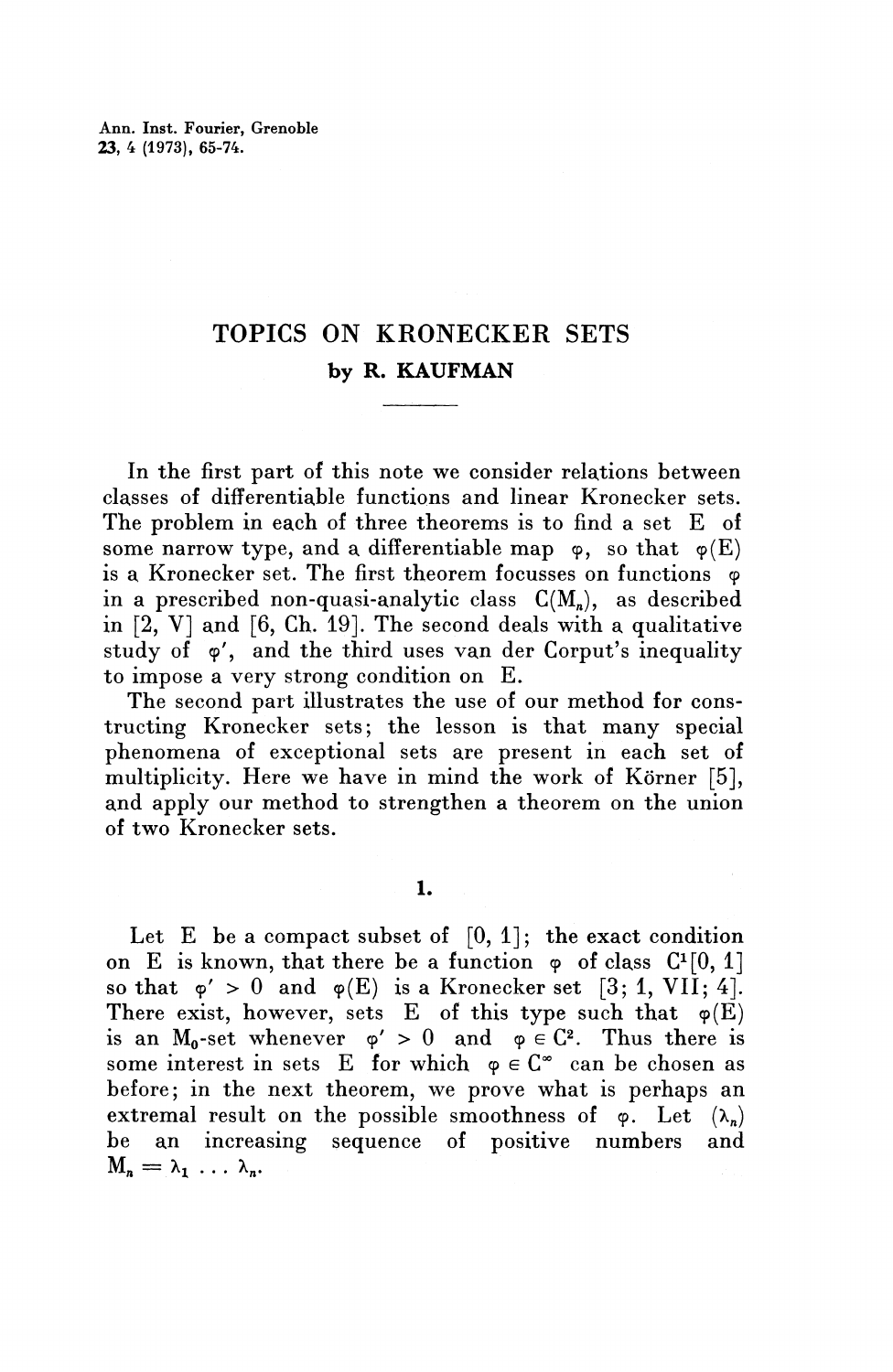### **66 R. KAUFMAN**

THEOREM 1. - Let F be an M<sub>0</sub>-set, and let  $\Sigma \lambda_n^{-1} < \infty$ . *Then there is a*  $M_0$ -set  $E \subseteq F$ , *a function*  $\varphi$  *of class*  $C^*(R)$ *so that*

(a)  $\varphi' \geq 1$  everywhere,  $\varphi^{(n)} = O(M_n)$  uniformly  $(n \geq 1)$ .

(&) y(E) **is a** *Kronecker set.*

To explain the significance of the condition  $\Sigma \lambda_n^{-1} < \infty$ , let  $\psi$  be  $C^{\infty}$  of compact support and  $P_n = \|\psi^{(n)}\|_{2}$  so that by the Plancherel theorem  $(\overline{P}_n)$  is log-convex [2] and by the Denjoy-Carleman theorem  $\Sigma P_n P_{n+1}^{-1} < \infty$  [2, 6]. Thus the condition on  $(\lambda_n)$  is essential for the technique of partitions of unity, and Theorem 1 may be best-possible among results valid for all M<sub>o</sub>-sets E.

In the proof of Theorem 1 we take a sequence  $(a_n)$  decrea- $\sin g$  to  $0$  so that  $\Sigma (a_n \lambda_n)^{-1} < \infty$ . Then there is a function  $\psi$ of compact support,  $0 \leq \psi \leq 1$ ,  $\psi = 1$  on a neighbourhood of 0, and  $|\psi^{(n)}| = 0(a_1\lambda_1 \ldots a_n\lambda_n)$  [2, 6]. Next we can expand the interval on which  $\psi=1$  at will, preserving the inequality  $0 \le \psi \le 1$  and the inequalities on  $\psi^{(n)}$ . Because  $\lim a_n = 0$ , each homothety of  $\psi$ , say  $\varphi(x) = \psi(Ax + B)$  also satisfies the inequalities  $|\psi_n^{\langle n \rangle}| \leq C_A M_n (0 \leq n \leq \infty)$ , with  $C_A$  a function of A alone. In particular, if  $r < r_1 < s_1 < s$ , one of the homotheties equals 1 on  $(r_1, s_1)$  and 0 outside  $(r, s)$ .

After a few reductions we can suppose that  $F$  is a closed, totally disconnected subset of  $[0, 1]$  and  $\mu$  is a probability measure in F with  $\hat{\mu}$  in  $C_0(\bar{R})$ . Let  $(f_m)^{\infty}$  be a dense sequence in the real Banach space  $C[0, 1]$ , and let  $(h_m)_1^{\infty}$  be a sequence of  $2\pi$ -periodic C<sup> $\infty$ </sup>-functions of mean 1, such that  $h_m \geq 0$  and  $h_m(t) = 0$  when  $m^{-1} \leq |t| \leq \pi - m^{-1}$ . Thus for any function g and real number y,  $h_{m}(yg - f_{m}) = 0$ except on the set  $(\exp i yg - \exp i f_{\min}) \leq m^{-1}$ .

We shall construct a sequence of measures  $\mu_m$ , beginning with  $\mu_0 = \mu$  and

(1) 
$$
\mu_m = h_m(y_m g_m - f_m) \cdot \mu_{m-1}
$$

where  $1 < y_1 < \cdots < y_m < \cdots$  and  $g_m$  converges so rapidly to a limit  $\varphi$  that  $y_m|g_m-\varphi| \leq 2m^{-1}$ . *.* Also,  $|\hat{\mu}_m - \hat{\mu}_{m-1}| < 3^{-m}$  so that the weak limit  $\sigma$  of the sequence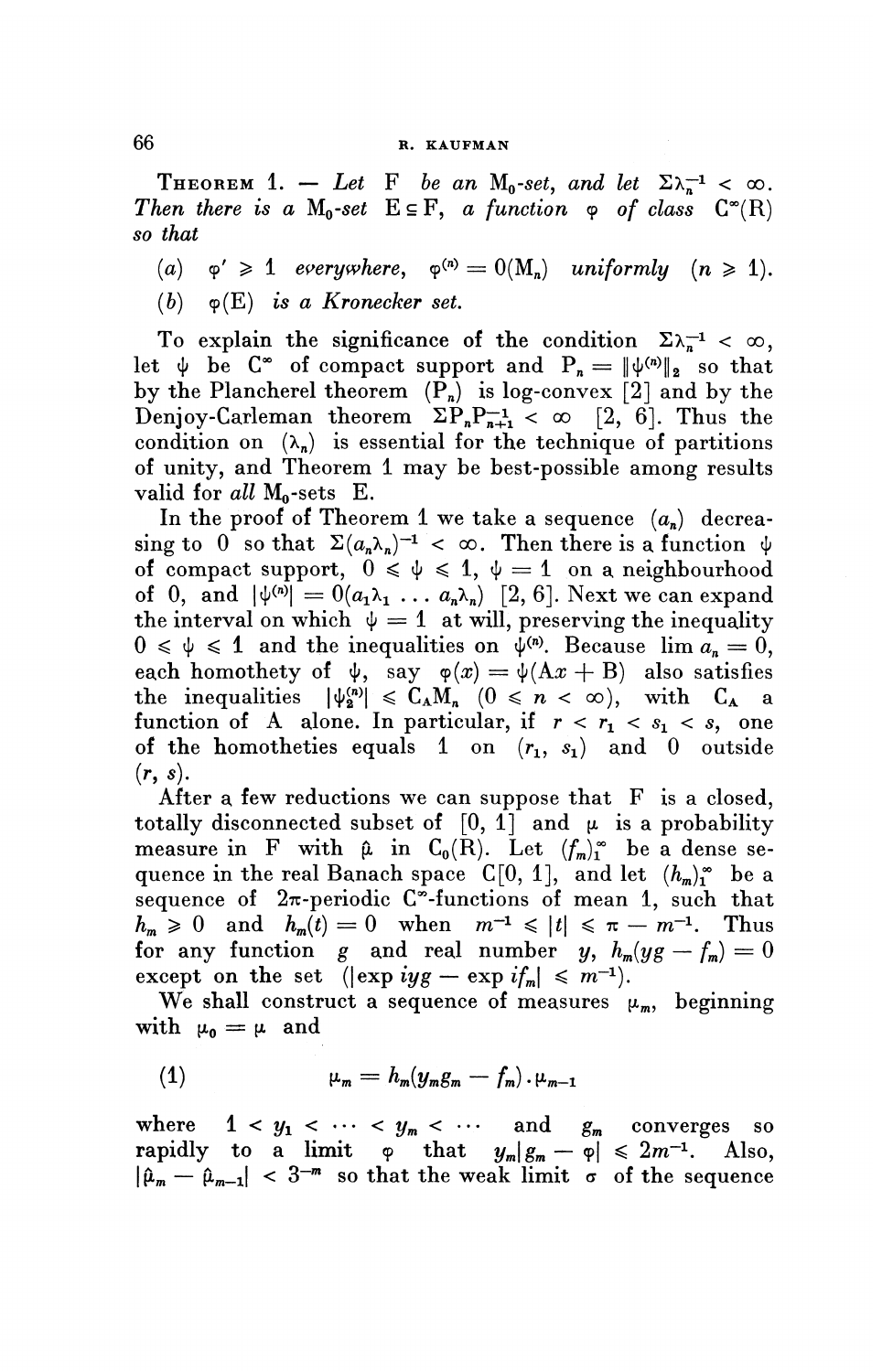$(\mu_m)$  has norm in  $\left(\frac{1}{2}, \frac{3}{2}\right)$  and  $\hat{\sigma}$  is in  $C_0(R)$ . On the  $\frac{1}{2}$ ,  $\frac{3}{2}$ support of  $\sigma$ , which is contained in the support of  $\mu_m$ , we have  $|\exp iy_m \varphi - \exp i f_m| \leq 2m^{-1}$ , and Theorem 1 will be proved by constructing the limit  $\varphi$  with the special properties listed.

Each  $h_m$  has an absolutely convergent Fourier expansion

Each 
$$
h_m
$$
 has an absolutely convergent Fourier expansion  
\n $h_m(t) = \sum a_k \exp ikt$ ,  $a_0 = 1$ . Thus  
\n $\hat{\mu}_m(u) - \hat{\mu}_{m-1}(u) = \sum a_k \int \exp i k (y_m g_m - f_m) . \exp - iut . d\mu_{m-1}$ .

Now each  $g_m$  shall be constructed so that  $g^{\prime\prime}_m = 0$  on a neighbourhood of F; hence there are disjoint intervals I, covering F, on which  $g'_m = b_j$ , say. We express the integral above as a sum of integrals over  $I_f$ s. The  $j$ -th term in the *k*-th integral has the same modulus as  $\hat{v}(u - ky_m b_j)$ , where  $\nu = \nu(k, \tilde{i})$  is absolutely continuous with respect to  $\mu_0$  and  $\sum \psi(k, j)$  is absolutely continuous with respect to  $\mu_0$  and  $\sum \psi(k, j)$  =  $\|\psi_m\|$  for all  $k \neq 0$ . Each  $\hat{v} \in C_0(R)$ , whence to each  $\varepsilon > 0$  there is a T so that for all u<br>  $|\hat{\mu}_m(u) - \hat{\mu}_{m-1}(u)| \leq \varepsilon + \sum^n |a_k| \cdot ||\nu(k, j)||,$ 

$$
|\hat{\mu}_m(u) - \hat{\mu}_{m-1}(u)| \leq \varepsilon + \Sigma'' |a_k| \cdot \|\nu(k, j)\|,
$$

where  $\Sigma''$  means summation over the set of indices

$$
k \neq 0, \qquad |u - k y_m b_j| < T.
$$

Next, let us suppose that the values  $b_j$ , of  $g_{m'}$  on  $I_j$ , are distinct, differing among each other by at least  $r > 0$ . Each inequality  $|u - kyb_i| < T$  has at most one solution *i* for each  $k \neq 0$ , as soon as  $yr > 2T$ . When this condition is imposed, the sum  $\Sigma''$  does not exceed max  $\mu_{m-1}(I_i)$ .  $\Sigma |a_k|$ .

From this point is clear how to proceed. Let  $g_0 = x$  and  $g_0 = x$ suppose that  $g_{m-1}$  is a known function of class  $C^{\infty}$ , with  $g_{m-1}$  = 0 on a neighbourhood of F. Let  $(I_j)$  be a covering of  $F$  by disjoint intervals so that  $\mu_{m-1}(I_i)\Sigma|a_k| < 4^{-m}$ , say Then there is a function  $p \geq 0$  of compact support, so that  $p = c_j > 0$  on I<sub>j</sub>, where the numbers  $c_j$  are distinct; the indefinite integral q of p, with  $q(-\infty)=0$ , has the property that  $|q| = 0(1)$  while

$$
|q^{(n+1)}| = |p^{(n)}| = 0(M_n) = 0(M_{n+1}).
$$

For all  $\delta > 0$  sufficiently small, the level sets of  $(g_{m-1} + \delta q)$ ,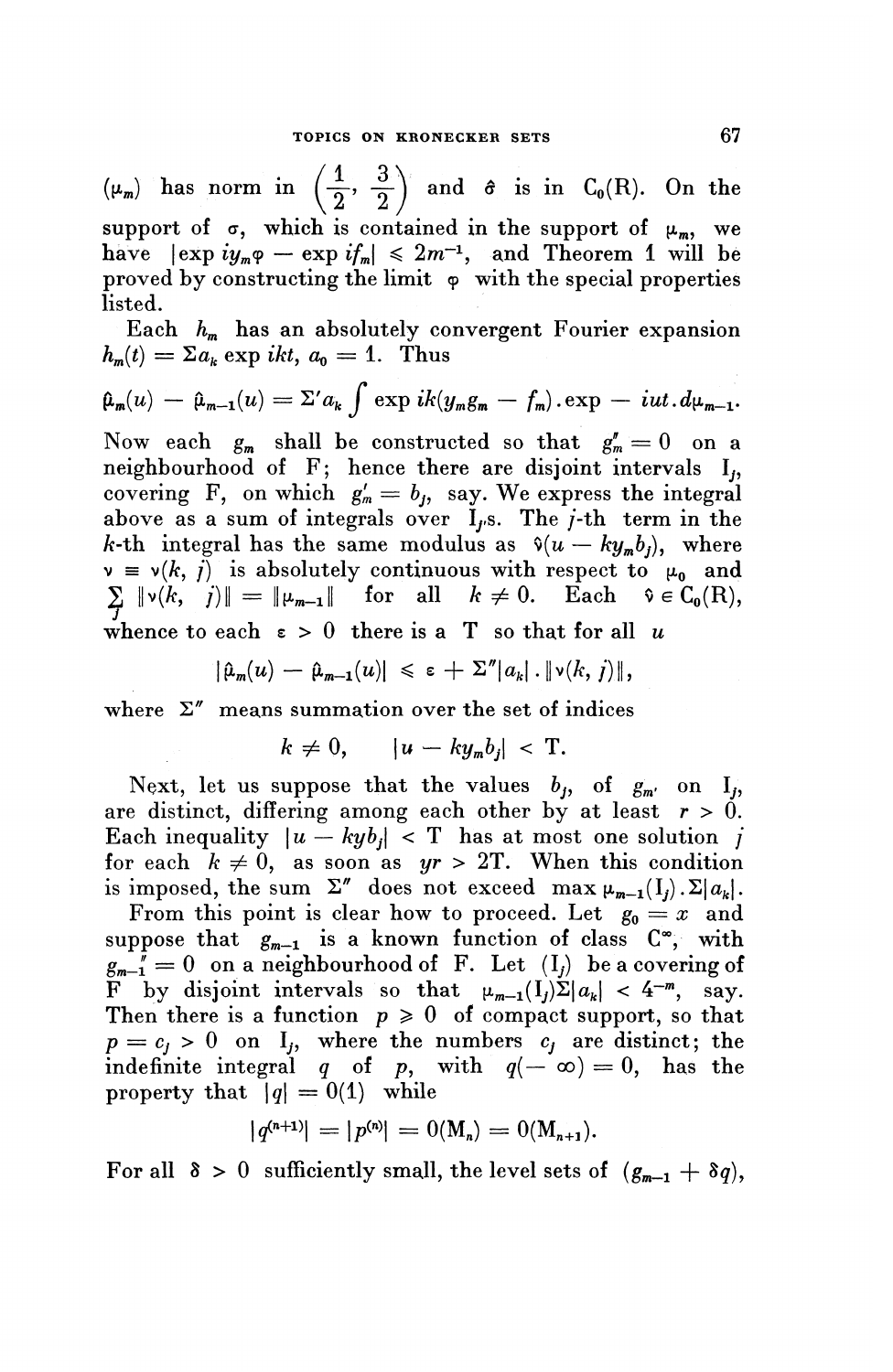form a covering of F finer than the covering  $(I_i)$  and we choose  $g_m = g_{m-1} + \delta q$ . Because  $\delta$  can be arbitrarily small it is clear that the sequence  $(g_m)$  can be made to converge to a function  $\varphi$  fulfilling the inequalities  $|\varphi^{(n)}| = O(\widetilde{M_n})$ for  $n \geq 1$ , and the inequality  $\left| \begin{array}{cc} 1 & -p \\ g_m - p \end{array} \right| y_m < m^{-1}$ . This completes the proof of Theorem 1.

Theorem 2 is a variation on the idea of building jumps into the derivative, but using Lebesgue measure for the initial measure  $\mu$ , and differential calculus, we give a more precise conclusion. Let  $\varphi$  be of class  $C^1[0, 1]$ , let F be a closed subset of  $[0, 1]$ ,  $m(F) > 0$ , and let

$$
H(y) = m(x \in F, \varphi'(x) < y), \qquad -\infty < y < \infty.
$$

be the relative distribution function of  $\varphi'$ .

THEOREM 2.  $-$  F contains an M<sub>0</sub>-set E such that  $\varphi(E)$ *is a Kronecker set, provided* H *is continuous.*

An equivalent statement is that such a set  $E \subseteq F$  can be found, provided H is not a pure saltus-function. Theorem 2 is proved by the same inductive process as before, beginning now with the Lebesgue measure restricted to F, i.e.  $\mu_0 = \chi_F m$ . In place of arguments on the sequence of functions  $g_m$  we use

LEMMA. — *Let* **H,** 9, *and* F *be as in Theorem* 2. *Then*  $\lim_{\tau} \sup_{u} |\int_{\tau} \exp -iut.\exp i \operatorname{Tr} \varphi(t).dt| = 0 \text{ as } T \to + \infty.$ 

*Proof.* – Let *k* be a positive integer,  $\delta > 0$ , and *u* real, and let  $S(k, \delta, u)$  be the union of all intervals

$$
[pk^{-1}, (p + 1)k^{-1}],
$$
  $(p = 0, ..., k - 1)$ 

containing a point x at which  $|\varphi' - u| < \delta$ . Using the uniform continuity of  $\varphi'$  on [0, 1] and of H on  $(-\infty, \infty)$ , we see that to each  $\varepsilon > 0$  there exist  $k, \delta$  so that  $m(F \cap S(k, \delta, u)) < \varepsilon$  for all real u. When u and T are specified let us denote by G any intersection  $F \cap (a, b)$ where  $|- u + T\varphi'|\geq \delta T$  throughout  $(a, b)$ . We shall give a uniform method of estimating  $\int_{c} \exp i - i u t \cdot \exp T \varphi(t) \cdot dt$ and this will prove the lemma.

For definiteness we suppose  $-u + T\varphi'(t) > 0$  on [a, b] and construct the sequence  $a = a_0, a_1, \ldots$  such that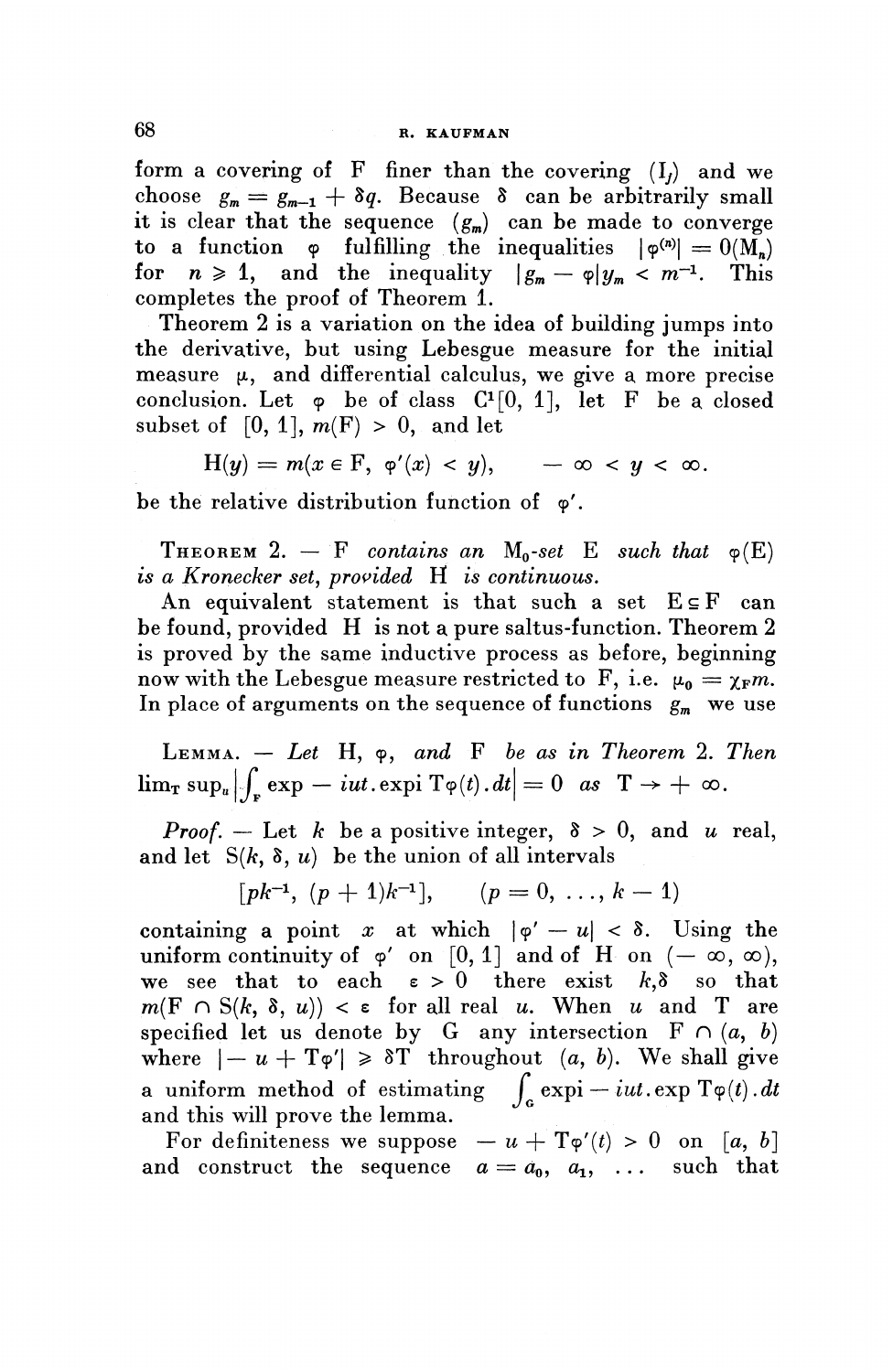$- ut + T\varphi$  increases by exactly  $2\pi T^{-1}$  between each pair  $a_n$ ,  $a_{n+1}$ . Thus  $a_{n+1} - a_n \leq 2\pi$  (8T)<sup>-1</sup> and (a, b) is covered by intervals  $(a_n, a_{n+1})$  and a remainder  $\langle 2\pi (8T)^{-1} \rangle$ . The polygonal interpolation  $\tilde{\varphi}$  of  $\varphi$ , with nodes  $a_0, a_1, \ldots, b$ has the property  $|\tilde{\phi} - \phi| = o(T^{-1})$  by the mean-value theorem, and the estimation

$$
\int_{\mathfrak{a}} \exp -iut.\exp i \; \mathbf{T}\tilde{\boldsymbol{\phi}}(t).dt \to 0 \quad \text{as} \quad \mathbf{T} \to +\infty
$$

follows from the Lebesgue density theorem. This concludes the proof of the lemma.

THEOREM 3. - Let  $\varphi$  have an absolutely continuous deri*x x x x x x x x x x x x x x x x x x x x x x x x x x x x x x x x x x x x x*  $(0 < C_1 < C_2 < \infty)$ . Let  $w(u)$  be positive on  $[0, \infty)$ , increasing to  $+ \infty$ . Then there is a subset E so that  $\varphi(E)$  is a *Kronecker set, and a measure*  $\mu \geq 0$  *in* E *such that*  $\hat{\mu}(u)=0\left(|u|^{-\frac{1}{2}}\right)\omega(|u|).$ 

As in the two previous proofs, all depends on a suitable estimate of an exponential integral. The sequence  $(f_m)$ , dense in  $C[0, 1]$ , is now supposed to contain functions of class  $C^2$ ; thus beginning with the Lebesgue measure *m* on [0, I], all measures constructed by the inductive process have the all measures constructed by the inductive process have the form  $\mu_m = p_m m$ , with  $p_m \in \mathbb{C}^2$ . Thus there is a constant  $\mathbb{C}_n$ so that

$$
\left|\int f d\mu_n\right| \leq C_m \sup_x \left|\int_0^x f(t) dt\right| \quad (0 \leq t \leq 1).
$$

Thus the following estimation enables us to complete the proof.

For all  $y > y_0$ ,  $k \ge 1$  or  $k \le -1$ , and real u

$$
\left|\int_0^x \exp\, -\, iut.\exp\, ik(y\varphi\,-f_m)\, .\, dt\right| \,\leqslant\, C'_m |u|^{-\frac{1}{2}},
$$

and moreover, the integrals are uniformly  $o(1)$  as  $y \to \infty$ .

To prove this we use the inequality  $\varphi'' \geq C_1 > 0$  and  $f_m \in \mathbb{C}^2$  to choose *y* so large that  $y\varphi'' - f''_m \ge \frac{1}{2}C_1y$ . By van der Corput's inequality [7, p. 197] the integrals are uniformly  $0\left(\left|ky\right|^{-\frac{1}{2}}\right)$ , so the second part is disposed of. More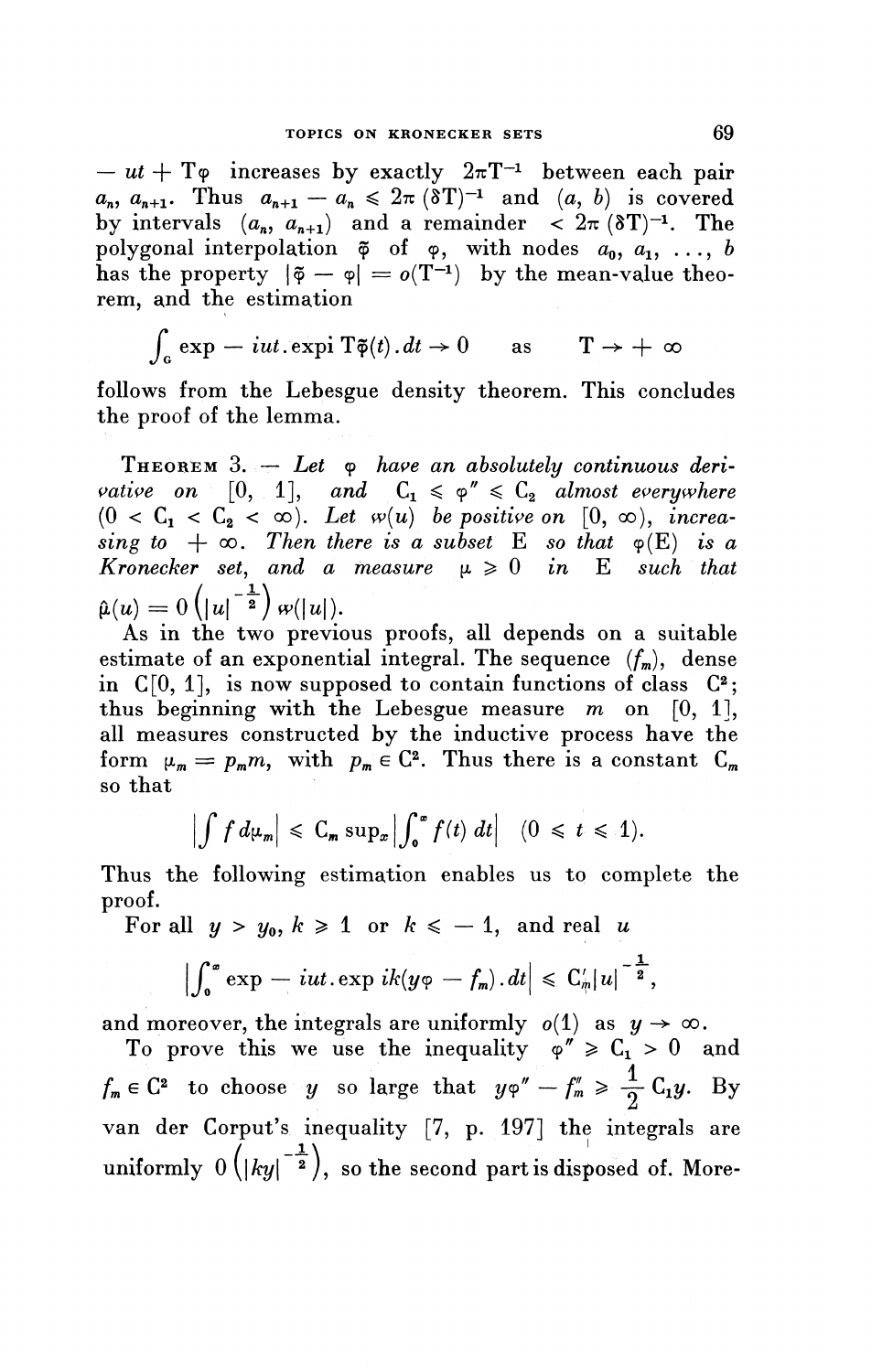over, the first inequalities are valid on domains of the type  $|ky| \geq \varepsilon|u|$ , for any fixed  $\varepsilon > 0$ . For the complementary domain  $|u| \varepsilon > |ky|$ ,

$$
|k(y\varphi - f_m)'| \leq \varepsilon |u| \cdot |\varphi'| + y^{-1} \varepsilon |u| |f'_m|.
$$

Thus for small  $\varepsilon$  and large  $y, -ut + k(y\varphi - f_m)$  has deri-Thus for small  $\varepsilon$  and large  $y, -u + \kappa(y\varphi - f_m)$  has derivative  $\geq \frac{1}{2}|u|$  or  $\leq -\frac{1}{2}|u|$ . We can then write  $- ut + k(y\varphi - f_m) = up(t) \ \text{ where } \frac{1}{2} \leqslant |p'(t)| \ \text{ and } |p''(t)| \leqslant C_m'.$ The integral then takes the form  $\int_a^b \exp{-ius\ q(s)} ds$  where  $|q(s)| \leq 2$  and  $q(s)$  has total variation  $\leq 2C'_m$ . The \_JL integral then has modulus < 8CIn|^[~<sup>1</sup> ^ C^|u| 2 , because  $|u| > |y| \to +\infty$ . This proves the required estimation.

The last theorem about differentiable functions is a complement to the first and second; its proof involves a lemma on interpolation of differentiable functions. The set E of Theorem 1 can be mapped by a diffeomorphism  $\varphi$  of class  $C(M_n)$ onto a Kronecker set, and in fact  $\varphi^{\tilde{r}}=0$  on E; by [1] E can also be mapped by a C<sup>1</sup>-diffeomorphism  $\psi$  onto a Kronecan also be mapped by a  $C$ -diffeomorphism  $\phi$  onto a Krone-<br>cker set, and here  $\phi' = 1$  on E. Quite possibly E could be constructed so that the diffeomorphism  $\phi$  is smooth and has derivative 1 on E, but the method of Theorem 1 plainly fails to accomplish this. The theorem to be proved shows that the existence of diffeomorphisms  $\varphi$  and  $\psi$  by no means implies that their characteristics can be attained simultaneously. A similar property of stability of  $M_0$ -sets is obtained in [4] by an entirely different technique.

THEOREM  $2'$ .  $-$  Let F and  $\varphi$  be as in Theorem 2, and let **THEOREM** 2'.  $-$  Let F and  $\varphi$  be as in Theorem 2, and le  $\varphi(u)$  be positive and increasing on  $(0, \infty), \; \varphi(0 +) = 0$ *Then the set*  $E \subseteq F$  *can be so chosen that*  $\varphi(E)$  *is a Kronecker set, but*  $\psi(E)$  *is an* M<sub>0</sub>-set whenever  $\psi \in C^1[0, 1], \psi' = 1$  on E, and  $|\psi'(s) - \psi'(t)| \leq \omega(|s - t|)$  for  $0 \leq s < t \leq 1$ .

When  $F$  is totally disconnected,  $\varphi$  can be constructed in any non-quasi-analytic class  $C(M_n)$  so that  $\varphi'$  is strictly increasing and  $\varphi'' = 0$  on F; the simple example  $\varphi(x) = x^2$ illustrates that analyticity has no obvious consequences about E. The necessity of the lemma needs to be explained.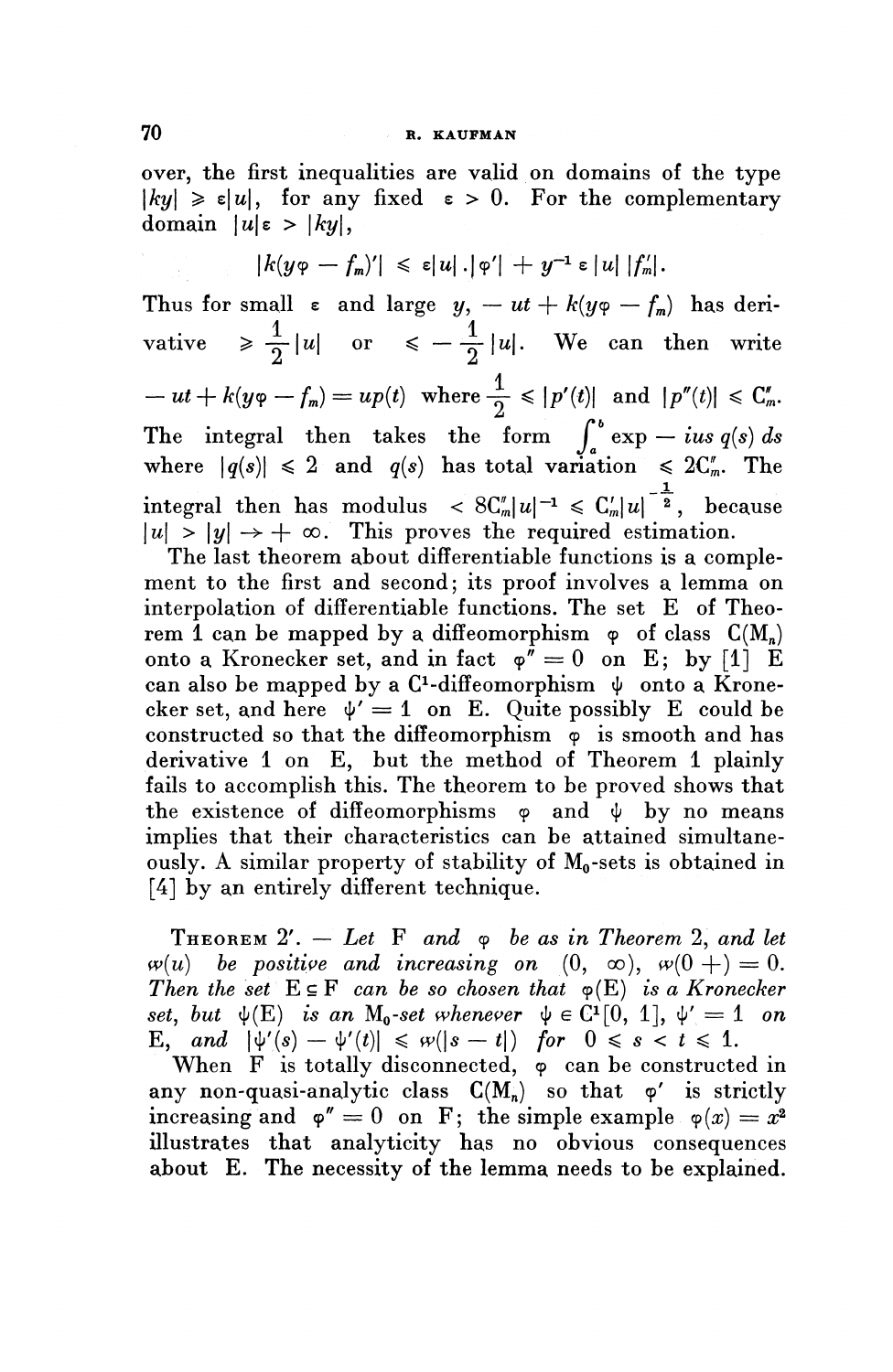Beginning from the set F, the subset  $E \subseteq F$  is to be defined. and thereby a certain subset of  $C<sup>1</sup>$ , say  $S(E)$ . But  $S<sub>1</sub>(E)$ is then known only in principle and is obviously much larger than S(F). Thus the construction seems to be circular, because it requires some knowledge of S(E) to proceed. To circumvent this obstacle we consider all sets S(E) simultaneously, attempting to replace each function  $\psi_1$  in S(E) by a function  $\psi_1$  in  $C^1[0, 1]$ , such that  $\psi = \psi_1$  in E and by a function  $\varphi_1$  in  $C$ <sup>[0, 1</sup>], such that  $\varphi = \varphi_1$  in E and  $\varphi_1' = 1$  in E  $\cup$  F. This, however, is possible only if  $[0, 1] \sim F$ meets each interval  $(a, b) \in (0, 1)$  in a subset whose measure is not much smaller than  $(b - a)$ ,  $w(b - a)$ , because  $\psi'_1 = 1$ on F. To solve this problem of interpolation we must therefore replace  $F_1$  by a subset whose complementary intervals are specially constructed.

LEMMA. — *Corresponding to the function w there is a closed set*  $F_1$  *with this property: whenever*  $E \subseteq [0, 1]$  *and*  $\psi \in S_1(E)$ , then  $\psi$  coincides with a function  $\psi_1 \in C^1[0, 1]$ *whose derivative is* 1 on  $E \cup F_1$ *. Moreover all the derivatives* ipi *so constructed are equicontinuous on* [0, I], *Finally,*  $m(F \cap F_1) > 0.$ 

*Proof.*  $-$  Let  $T_n$  be an increasing sequence of positive numbers and  $R \sim F_1$  the set defined by  $x \notin F_1$  if  $|T_n x - q| \leq n^{-2}$  for some integer q and  $n \geq 1$ . When  $(T_n)$ increases rapidly,  $m(F \cap F_1) > 0$ ; we specify that  $T_1 > 8$  $\left| \begin{array}{cc} \n\frac{1}{n}x - q \leq n^{-2} \text{ for some integer } q \text{ and } n \geq 1. \text{ When } (1_n) \text{ increases rapidly, } m(F \cap F_1) > 0; \text{ we specify that } T_1 > 8 \text{ and } \text{ with } (8T_n^{-1}) \leq (n+1)^{-3}. \text{ Thus, if } b - a > 8T_n^{-1}. \end{array} \right|$  $(R \sim F_1) \cap (a, b)$  contains intervals of length  $2n^{-2}T_{n}^{-1}$ whose total length exceeds  $n^{-2}(b - a)$ . Let now E be a closed subset of [0, 1] and  $\psi$  a function in the class S<sub>1</sub>(E), and write  $\psi_2(x) = x - \psi(x)$ . Now  $\psi_2$  is considered as a function defined only on E; then

$$
|\psi_2(s)-\psi_2(t)|\leqslant |s-t|\varpi(|s-t|)
$$

by the mean-value theorem. To each interval  $[a, b]$  meeting  $\tilde{E}$  only in its end-points  $a$  and  $b$ , there is a least integer  $n$ E only in its end-points a and b, there is a least integer r<br>with  $b - a > 8T<sub>n</sub><sup>-1</sup>$ . Then  $(a, b)$  meets  $R \sim F<sub>1</sub>$  in a certain set of intervals, of total length  $> n^{-2}(b-a)$ . The derivative of  $\psi_2$  will have a triangular graph over these intervals, of height h, and will vanish elsewhere in  $(a, b)$ .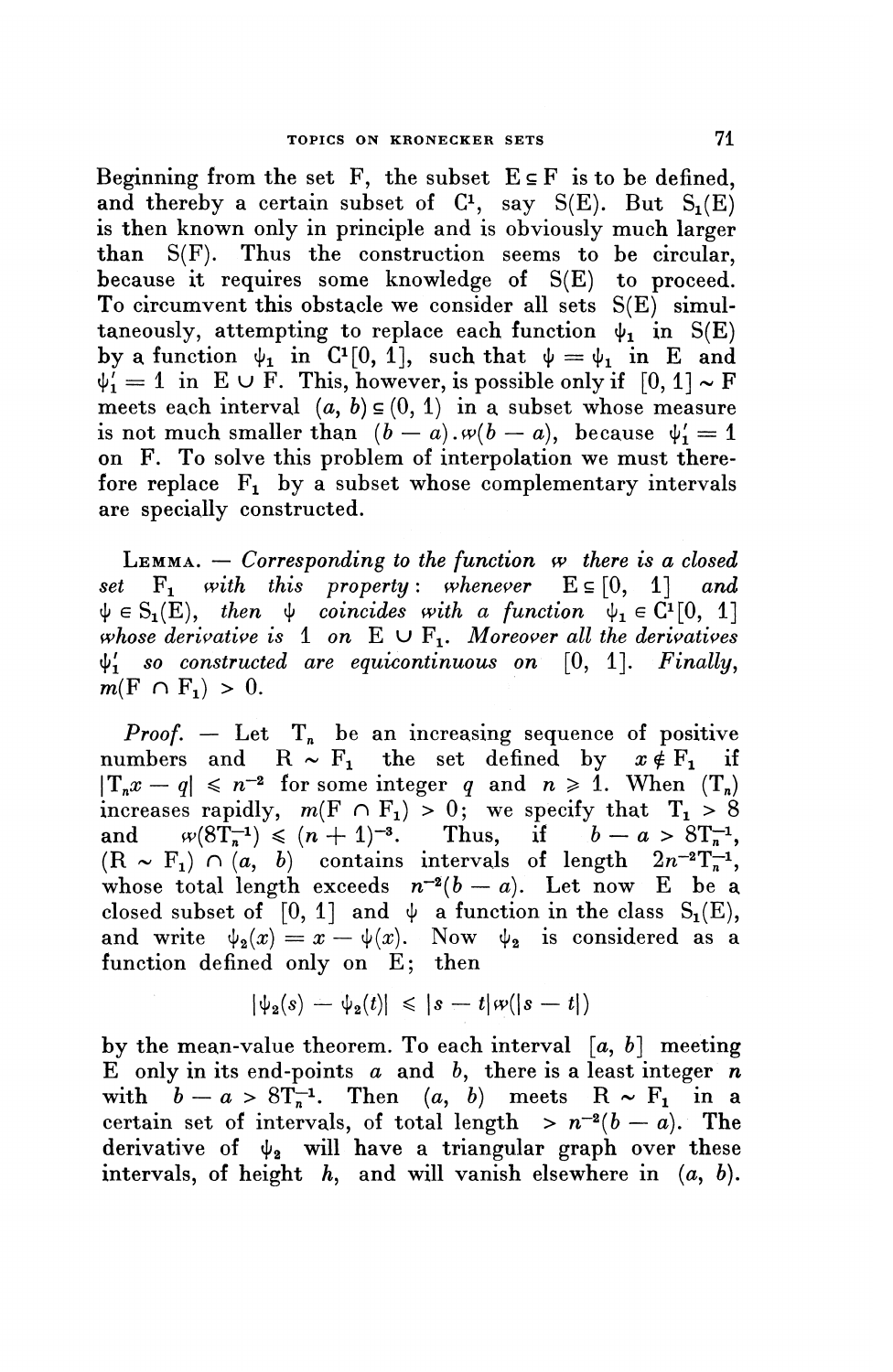The common height *h* of these triangles fulfills an inequality  $n^{-2}(b - a).|h| \leq 2|\psi_2(b) - \psi_2(a)| \leq 2(b - a)\omega(b - a).$  In case  $1 \ge b - a > 8T_1^{-1}$ , we obtain  $|h| \le 2w(1)$ ; when  $8T^{-1}_{n-1} \ge b - a > 8T^{-1}_n$ , we have  $\omega(b - a) \le n^{-3}$  and then  $|h| \leq 2n^{-1}$ . To complete the extension of  $\psi_2$  onto [0, 1], we extend to be constant to the left and right of  $[0, 1]$ . The equicontinuity of the aggregate  $\{\psi'_1\}$  follows from the equicontinuity of the aggregate  $\{\psi_1\}$  follows from the triangular shape and the fact that  $|\psi_1'| \leq 2n^{-1}$  on the interval  $(a, b)$  provided  $b - a < 2n^{-2}T_n^{-1}$ . Finally, set<br>  $\psi_1(x) = x - \psi_2(x)$ 

$$
\psi_1(x) = x - \psi_2(x)
$$

and the lemma is complete.

To prove the main result, we can assume that  $F_1 = F$ , and construct E as in Theorem 2 so that  $\psi_1(E)$  is an M<sub>o</sub>-set for each function  $\psi_1$  constructed in the lemma. This can be accomplished with the aid of uniform estimates for integrals of the form

$$
\int_{\mathbf{F}} \exp\,-\,i u \psi_1(t) \,.\exp\,i y \varphi(t) \,.\,dt.
$$

To each  $\delta > 0$  there is a neighbourhood  $V_{\delta} \supseteq F$  on which  $|\psi'_1 - 1| < \delta$  for each function  $\psi_1$ , and from this point the argument of Theorem 2 is valid, so the integrals tend to 0 uniformly as  $y \to \infty$ .

Theorem 2' is valid for the weaker inequality

$$
|\psi'(s) - \psi'(t)| = 0(\omega|t-s|),
$$

since there is a function g, locally constant on E, so that  $g' + \psi'$  has modulus of continuity at most  $\omega^{\frac{1}{2}}$ .

THEOREM  $4. - Let \lambda$  be a continuous, finite measure on R, *and* F *an Mo-set. Then there is a Kronecker set* E *and a positive measure*  $\mu \neq 0$  *in* E such that each set  ${|\hat{\mu}(u)| \geq \delta, |\hat{\lambda}(u)| \geq \delta}$  is compact. Moreover to each  $\delta > 0$ *there is a u<sub>0</sub> so that the set*  $\{|\hat{\mu}(u + u_0)| \geq \delta, |\hat{\lambda}(u)| \geq \delta\}$  *is empty.*

Here we set  $\varphi(x) = x$  so that the support of the limit measure  $\mu$  is a Kronecker set. Of course we cannot obtain

**<sup>2.</sup>**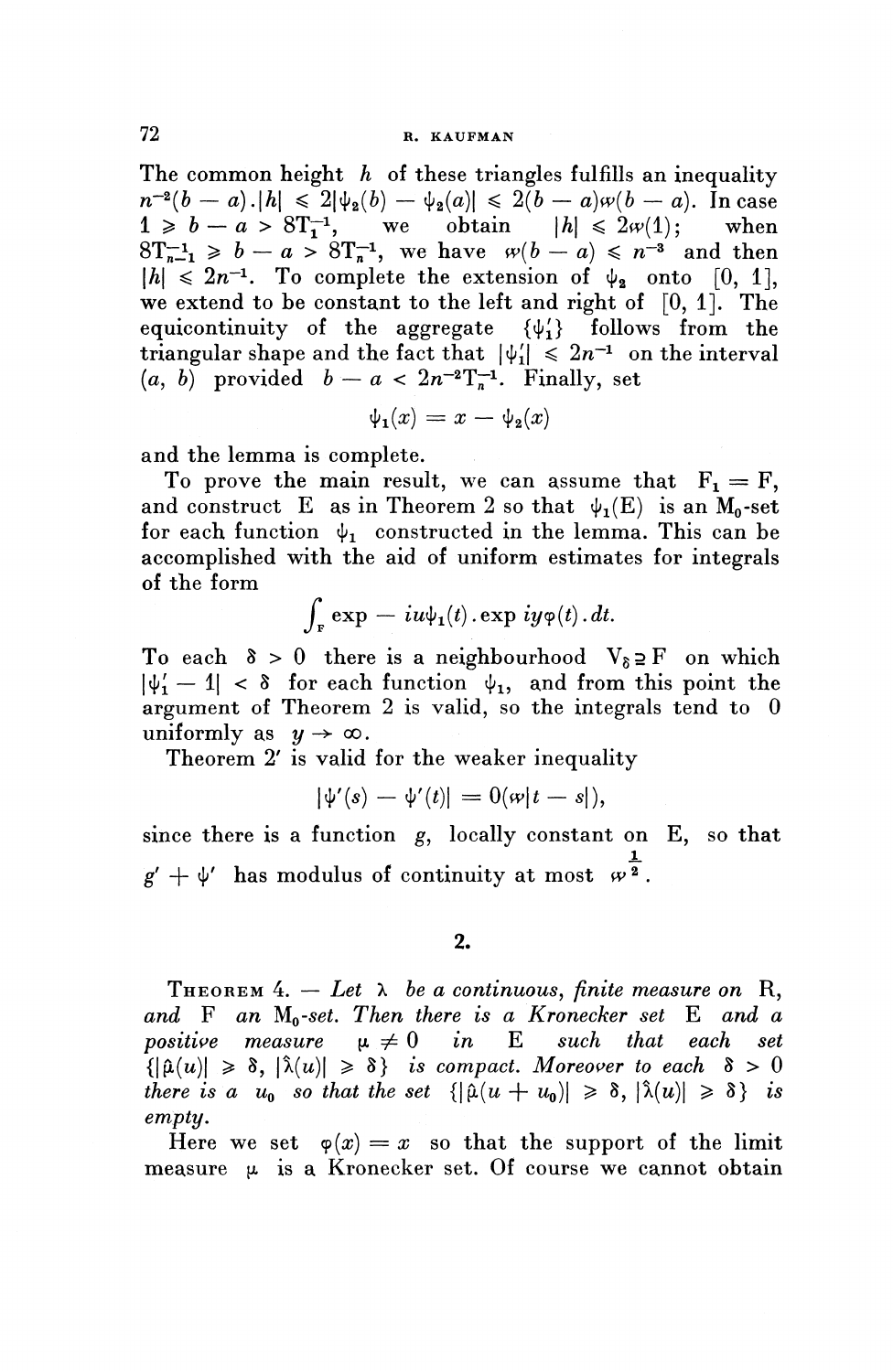uniform convergence of  $\hat{\mu}_m$ , but only pointwise convergence, sufficient to ensure that  $\frac{3}{2} > \mu(E) > \frac{1}{2}$ . However, we can obtain uniform convergence on each of the subsets  $R_{\delta} = \{|\hat{\lambda}(u)| \geq \delta\}$ . A classical theorem of Wiener shows that  $|\hat{\lambda}|^2$  has mean-value 0, and for each 8 there is an  $\eta > 0$ such that  $R_{\delta} + (0, \eta) \in R_{\frac{1}{2}\delta}$ . Thus  $R_{\delta} + (0, \eta)$  meets  $[-a, a]$  in a set of measure  $o(a)$ . An elementary covering argument shows that this remains valid for  $R_8 + I$ , I being a fixed, finite interval, and plainly that property is preserved by dilations and translations of  $R_{\delta}$ . Thus we obtain the important property of  $R_{\delta}$ : there is a sequence  $y_m$  such that  $\lim d(ky_m, R_\delta) = +\infty$  for each  $\delta > 0$  and each integer  $k \neq 0$ . Examination of the formula for  $\hat{\mu}_m(u) - \hat{\mu}_{m-1}(u)$ shows that it is possible to force the sequence  $\hat{\mu}_m$  to converge uniformly on each R<sub>§</sub>. Because each  $\hat{\mu}_m \in C_0$ , the limit  $\hat{\mu} \in C_0(R_{\delta})$  and this expresses the first property claimed for  $\hat{\mu}$ . To obtain the second we choose a sequence  $(u_m)$  along with  $(\mu_m)$ . Now  $\hat{\mu}_m \in C_0(R)$  so there is a number —  $u_m^{\dagger}$ so far from  $R_m - 1$  that  $|\hat{\mu}_m(u - u_m)| < m^{-1}$  whenever  $|\hat{\lambda}(u)| \geq m^{-1}$ ; or  $|\hat{\mu}_m| < m^{-1}$  on  $R_m - 1 + u_m$ . From here the argument is almost as before, except that  $\hat{\mu}_m - \hat{\mu}_{m-1}$ must be controlled on a set of the type finite  $+ R_{\delta}$  and this is easily attained. In the limit we have, for example,  $|\hat{\mu}| < 2m^{-1}$ on  $R_m - 1 + u_m$  so that the inequalities  $|\lambda| > m^{-1}$  and  $|\hat{\mu}(u - u_m)| > 2m^{-1}$  exclude each other.

Here is a simple consequence of Theorem 4. To each uncountable closed set E thereare a Kronecker set  $E_1$ , disjoint from E and probability measures  $\mu$  in E<sub>1</sub>,  $\lambda$  in E<sub>1</sub>, so that  $\limsup |\hat{\mu}| + |\hat{\lambda}| \leq 1$ , and a sequence of characters  $\chi_m$  so that  $\frac{1}{|\chi_m\mu|} + |\hat{\lambda}| < +m^{-1} + 1$ . Thus  $E \cup E_1$  is at most  $H_1$ , in a sense somewhat stronger than in [5]; of course the *~2* most interesting case occurs when E is itself a Kronecker set.

#### BIBLIOGRAPHY

[1] J.-P. KAHANE, Series de Fourier Absolument Convergentes, Ergebnisse Math. Bd. 50, Springer-Verlag, Berlin, 1970.